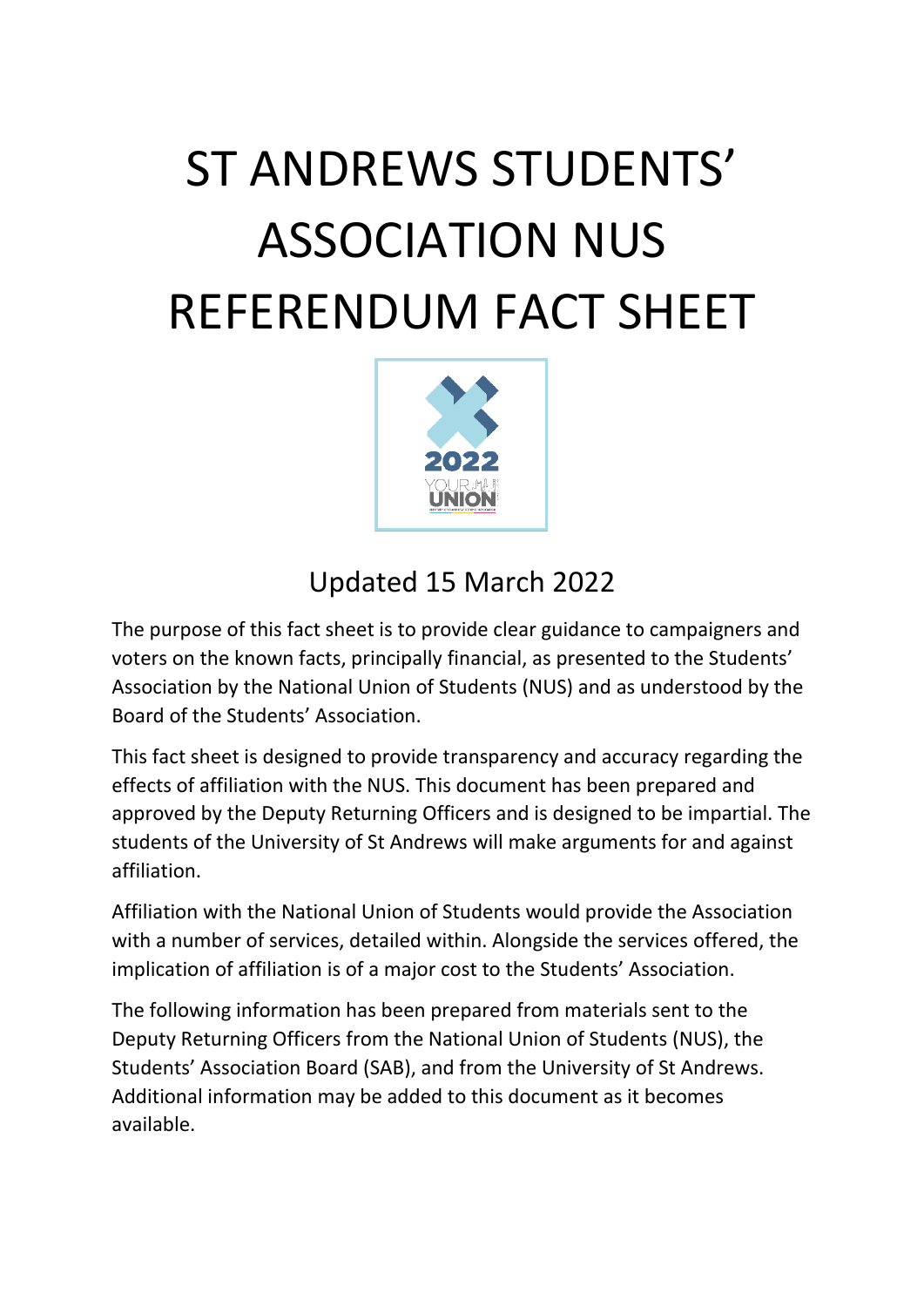## CONTEXTUAL INFORMATION

On the 1<sup>st</sup> of February, 2022, the Students' Association's Student Representative Council (SRC) passed a motion to mandate a student-wide vote on whether or not to affiliate with the National Union of Students (NUS). The NUS is comprised of two separate companies.

NUS (UK) is a Company Limited by Guarantee, which focuses on delivering focused high-impact national campaigns and representation.

The NUS Charity is a Charitable Company Ltd focusing on the provision of a strong students' union for every student, promoting and building the standalone value of students' unions.

The majority of NUS members are affiliated to both NUS (UK) and the NUS Charity, but it is possible to affiliate to either one or the other.

The University of St Andrews Students' Association is currently not affiliated to either NUS (UK) or the NUS Charity.

Students at St Andrews will have the opportunity to vote on affiliating with NUS (UK) and NUS Charity in two separate ballot questions **on 1 April 2022**. (Voting will be open from 00:01 to 18:00 on the  $1<sup>st</sup>$ ).

### BOARD STATEMENT

*A statement from the Students' Association Board is forthcoming and will be added to this document at a later date.*

### BUDGET STATEMENT

The University have not confirmed whether or not there would be an increase in funding (via its block grant) to cover the cost of NUS affiliation and associated expenses, such as travel and accommodation costs associated with conferences and/or training events. Non-commercial budget areas are bolded on the budget information below.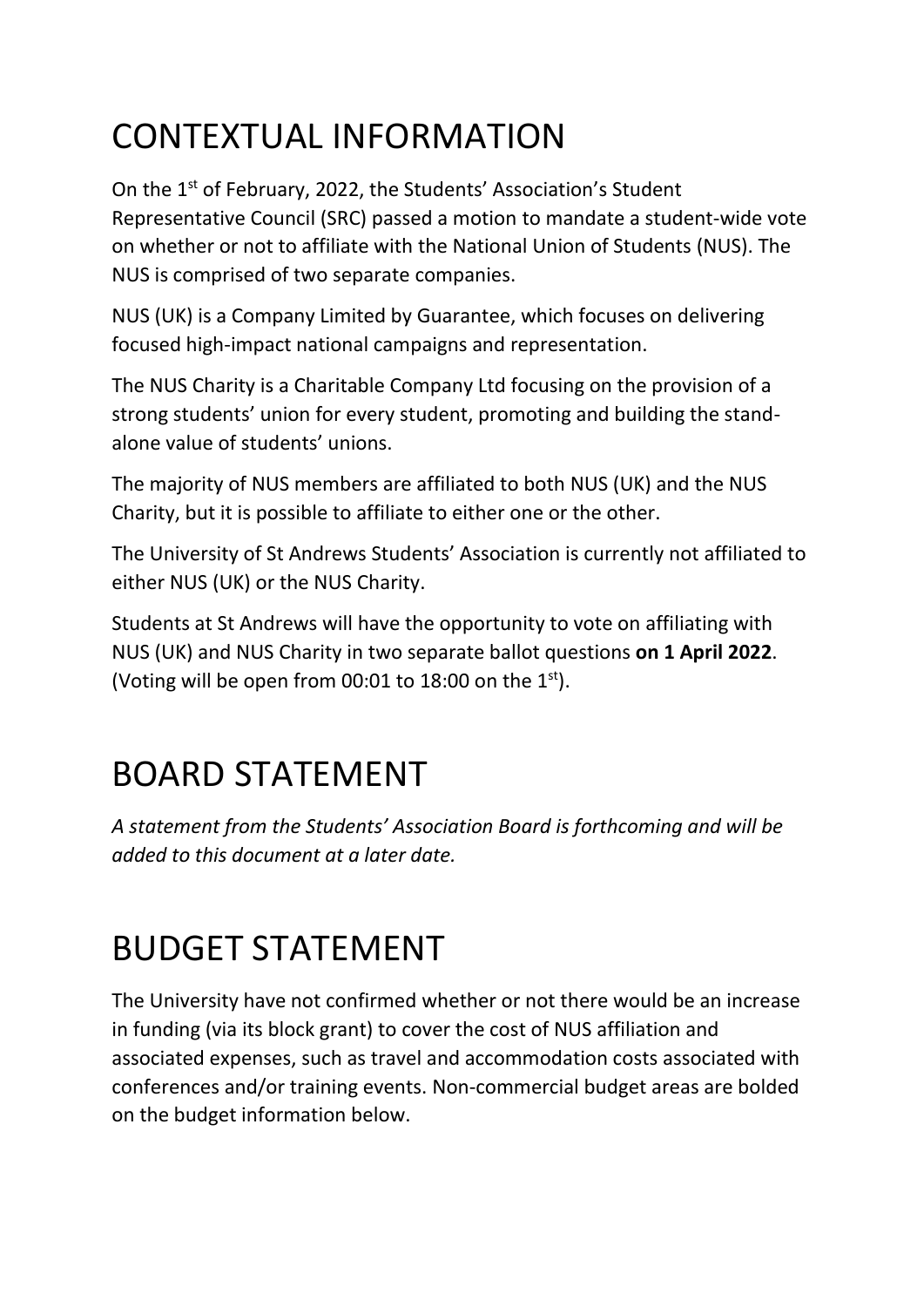*A comprehensive budget statement from the Students' Association is forthcoming and will be added to this document at a later date.*

### COSTS ASSOCIATED WITH AFFILIATION

According to NUS Scotland, the annual cost of affiliation to the St Andrews Students' Association would be as follows:

NUS Charity: £3,185 NUS UK / NUS Scotland: £12,740 TOTAL ANNUAL COST: £15,925

This equates to 2.5% of the Students' Association's annual block grant from the University (which currently totals £637,000 per annum).

These figures may rise and fall depending on the changes to the size of the block grant from the University.

### SERVICES PROVIDED BY NUS

According to NUS Scotland, the St Andrews Students' Association would be entitled to the following services and benefits by affiliating with the NUS.

National Representation

As a member of NUS, the St Andrews Students' Association would be entitled to elect and send delegations to a number of NUS Conferences. Delegates are entitled to vote in NUS officer Elections, propose policy, and vote on policy motions.

These Conferences include:

- NUS National Conference
- NUS Scotland Conference
- NUS UK Liberation Conference (for students who self-define as Black, Trans, LGBT+, Disabled, or as a Woman).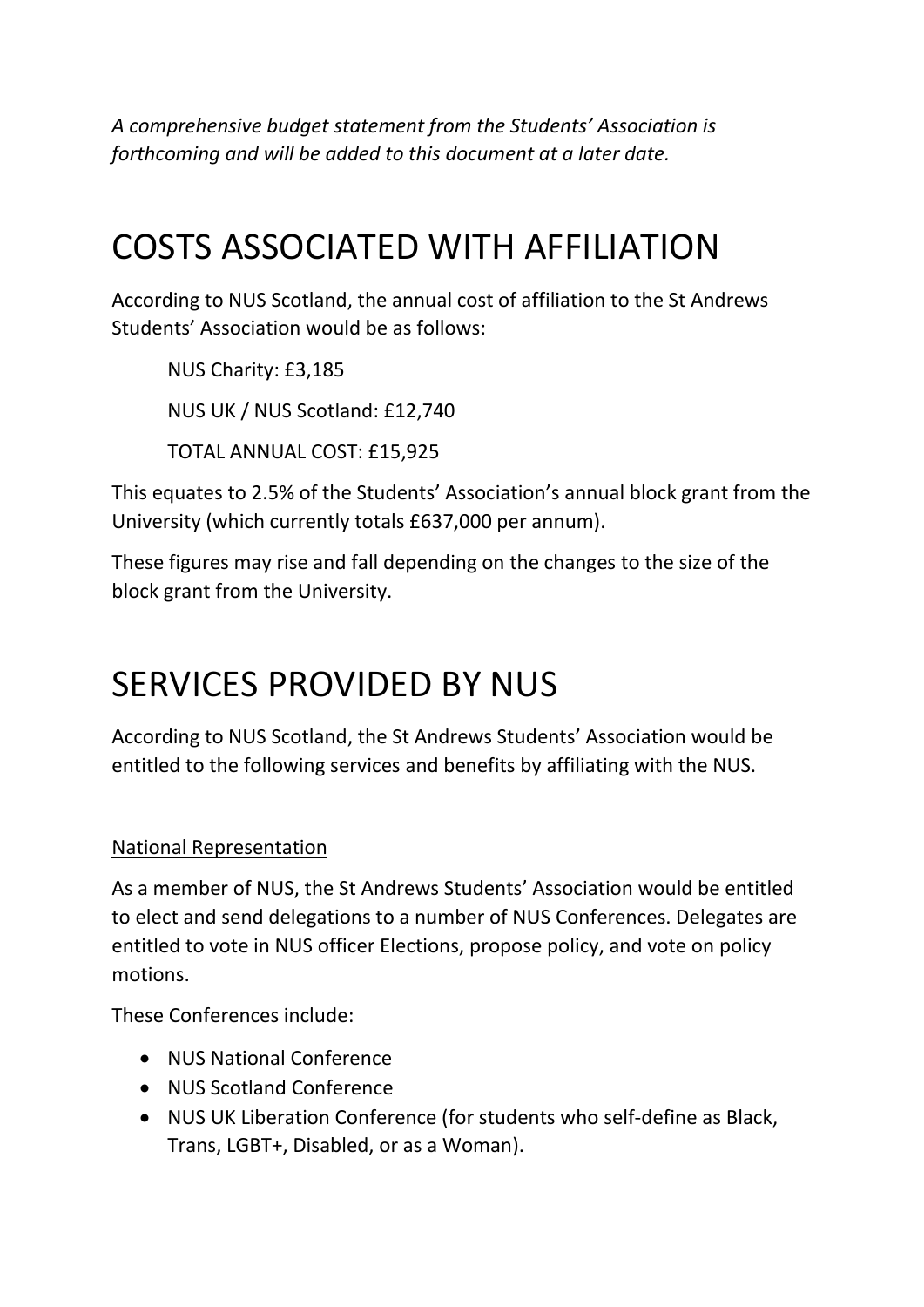Delegate Entitlement is calculated differently for each Conference, meaning the exact number of representatives that St Andrews would be entitled to send to each of the above conferences would vary based on student enrolment numbers.

Additionally, the National Union of Students represents its member organisations at Holyrood, Westminster, and in national media.

Current campaigns, according to NUS Scotland, include *but are not limited to*: for a fair system of gender recognition for trans people; to decolonise our education system; successfully lobbying for free sanitary products and investment to combat gender-based violence; Summer Student Payment; a Student Housing Strategy; Student Mental Health Action Plan; and a campaign to break education's links with private companies responsible for the climate crisis.

#### Training and development opportunities for officers

The NUS (UK) and NUS Charity offer a variety of events and training programmes for officers and union staff, including:

- Regular learning, development and networking events such as "The Gathering" in Scotland.
- NUS Charity Offers training programmes such as a "Lead and Change" officer development programme and "Learning Academy" training events.
- Strategic Conversation an annual networking, learning and horizon scanning event
- NUS UK offers anti-racism training.
- NUS UK offers a RISE leadership programme to provide in-depth development to black staff members.

#### Other services

The NUS also offer Election Services, primarily in the form of appointing a Returning Officer to oversee appeals and comparison data on turnout.

The NUS also offers an Employee Engagement Survey to evaluate the engagement and satisfaction of union staff.